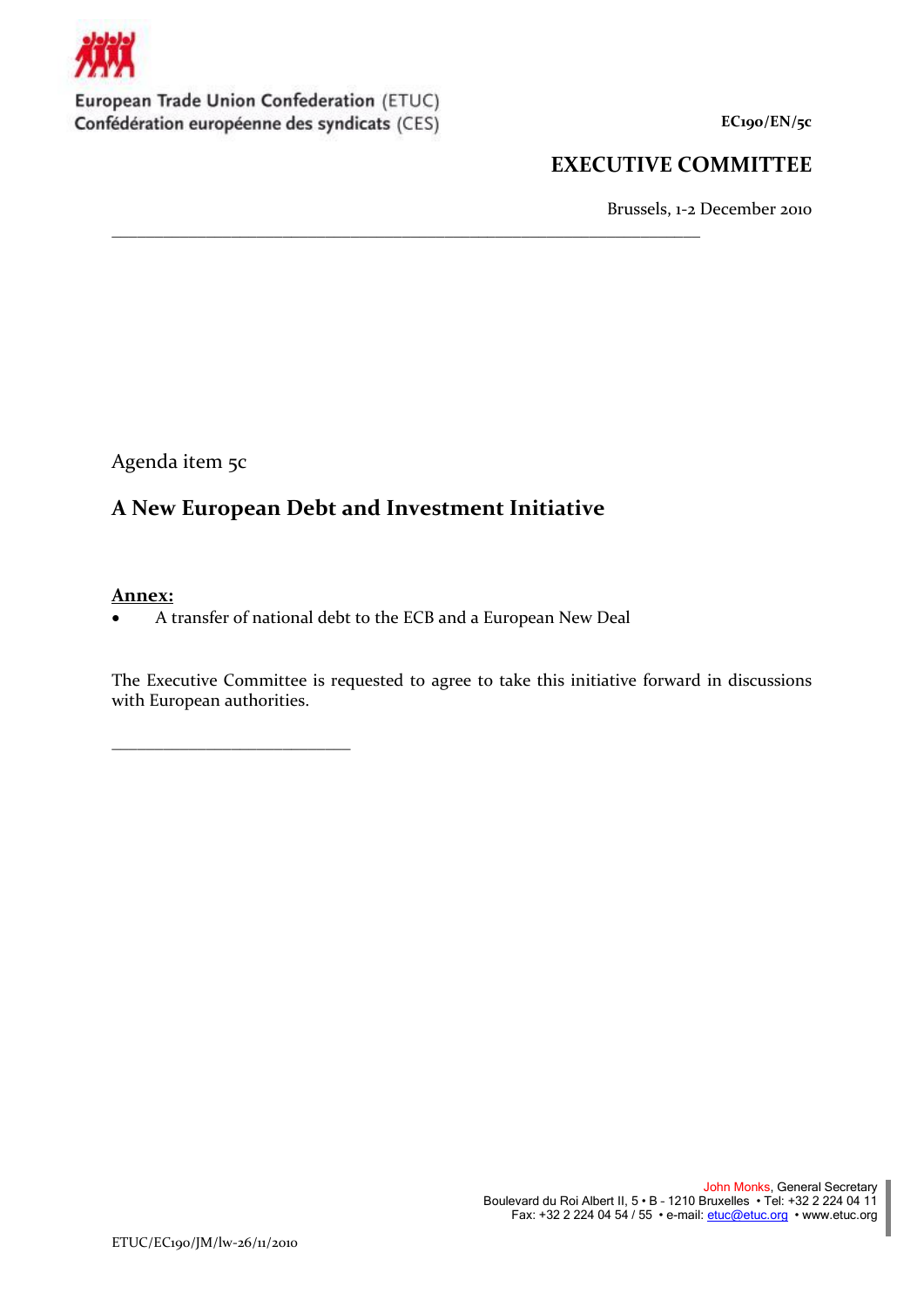# **A New European Debt and Investment Initiative**

- 1. Attached is a note with an idea to try to get Europe off the road to austerity and on to a highway to growth.
- 2. It draws on the experience of President Rooseveldt's New Deal of the 1930s and the experience of Marshall Aid, and develops the case for
	- a) Transferring a major share of national debt to the ECB, and
	- b) Net European bond issues to finance the European Economic Recovery Programme.
- 3. It should be seen alongside other ETUC proposals for a Financial Transaction Tax, a tax on excessive bonuses and a tax on business profits not being used for reinvestment. It also aims to steer the pressure away from deflationary wage and pension cuts and onto sustainable growth, which will require increased spending power.
- 4. The Executive Committee are asked to agree that the ETUC opens discussions with the European authorities or this initiative. Clearly, at present, some member states will be opposed as they will regard the proposals as infringing their sovereignty but as the debates about economic governance develop, it is important that the ETUC seeks to draw the focus away from concentration on tougher fiscal rules and more towards growth and solidarity.
- 5. The aim would be to hold a conference on the subject with invited guests from the Council, Commission, the ECB and employers to invite Commissioner Rehn to a future meeting of the Executive Committee, and to feature the initiative at the Athens Congress.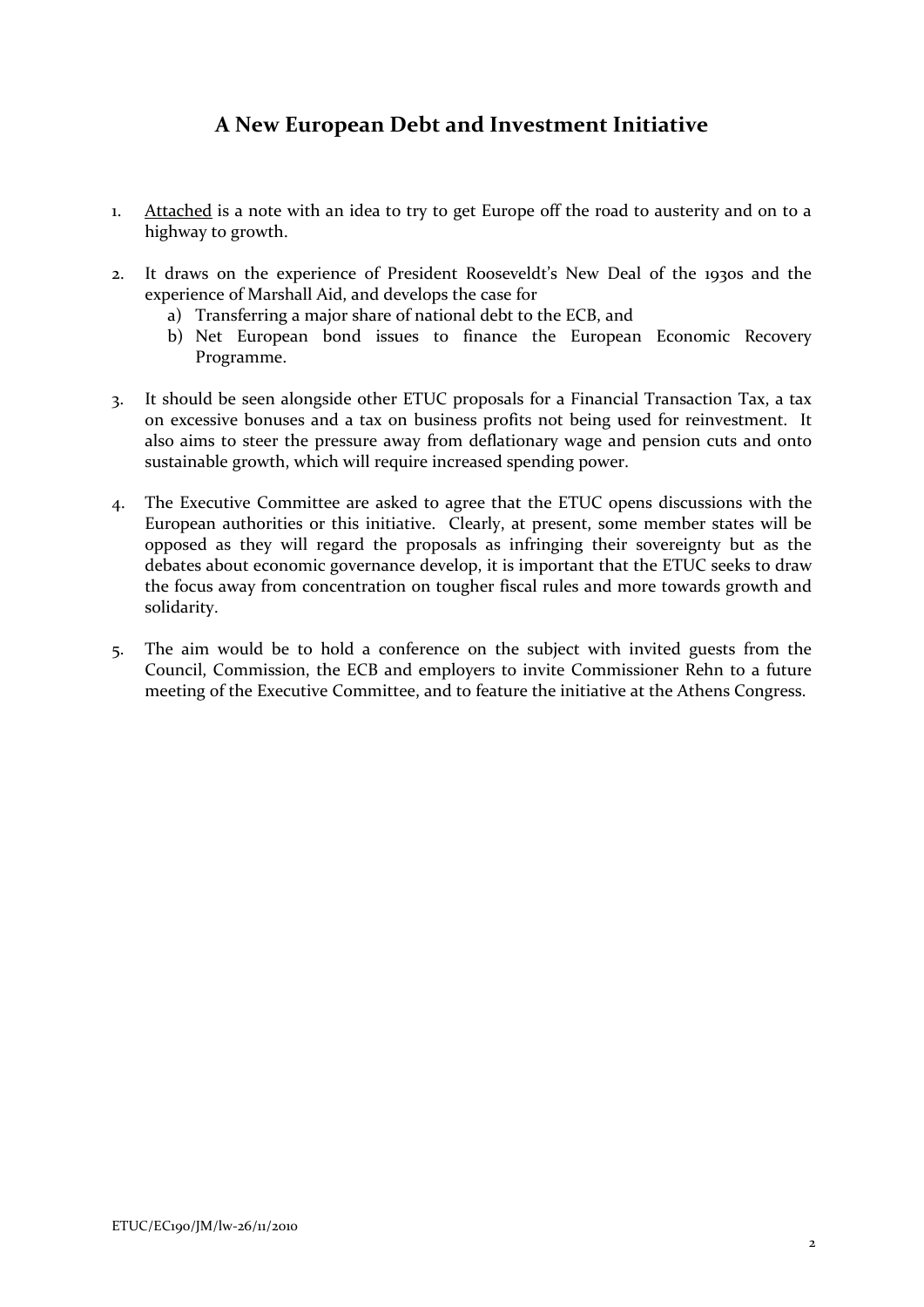#### **Annex:**

#### **A TRANSFER OF NATIONAL DEBT TO THE ECB AND A EUROPEAN NEW DEAL**

#### **Summary**

**Cutting debt, deficits and wages poses a major crisis for both European governments and the European project. The ETUC calls for a twin strategy to stabilise the current crisis by (1) transferring a major share of national debt to the ECB and for (2) net European bond issues to finance the European Economic Recovery programme. In so doing it draws on the precedent of such a strategy in the US New Deal whose success inspired the postwar European Recovery programme of Marshall Aid and inaugurated three decades of full employment, consensual social partnership and prosperity.**

#### **Clear and present dangers.**

Europe needs a New Deal. The dream of 'ever closer Union' and of a single currency risks becoming a nightmare for 16 million registered unemployed, millions more who do not quality for benefits, and the risk of a lost generation of young people whose prospects of long-term employment now range from low to nil.

People realise well that the incidence and scale of the current debt crisis in some cases is due to the irresponsibility of European member states, but that this has been dwarfed by the speculative greed of banks and hedge funds whose client rating agencies deemed them as safe as US Treasury bonds until they collapsed.

Few people may know that the commitment of the 1986 Single European Act, the first revision of the Rome Treaty, was to the 'twin pillars' of both an internal market and economic and social cohesion.

But they had presumed that a single currency would add value rather than detract from it, and are disposed to abandon the European project if its leaders cannot show that they can make a reality of its earlier ambition for a Social Europe which can safeguard them against a financial crisis that risks a double dip recession, if not a second slump.

We therefore call upon the European Council and Ecofin, with support from the European Parliament and the European Commission, to adopt a proactive response to the current crisis by two key measures:

**1.** To endorse a **tranche transfer** of the national debt of Eurozone member states to Eurobonds held by the European Central Bank similar to US Treasury Bonds which do not count on the debt of California or Delaware and which need not count on the debt of European member states.

To do so for Eurozone debt of up to 60% of GDP which is the national limit allowed by the Stability and Growth Pact.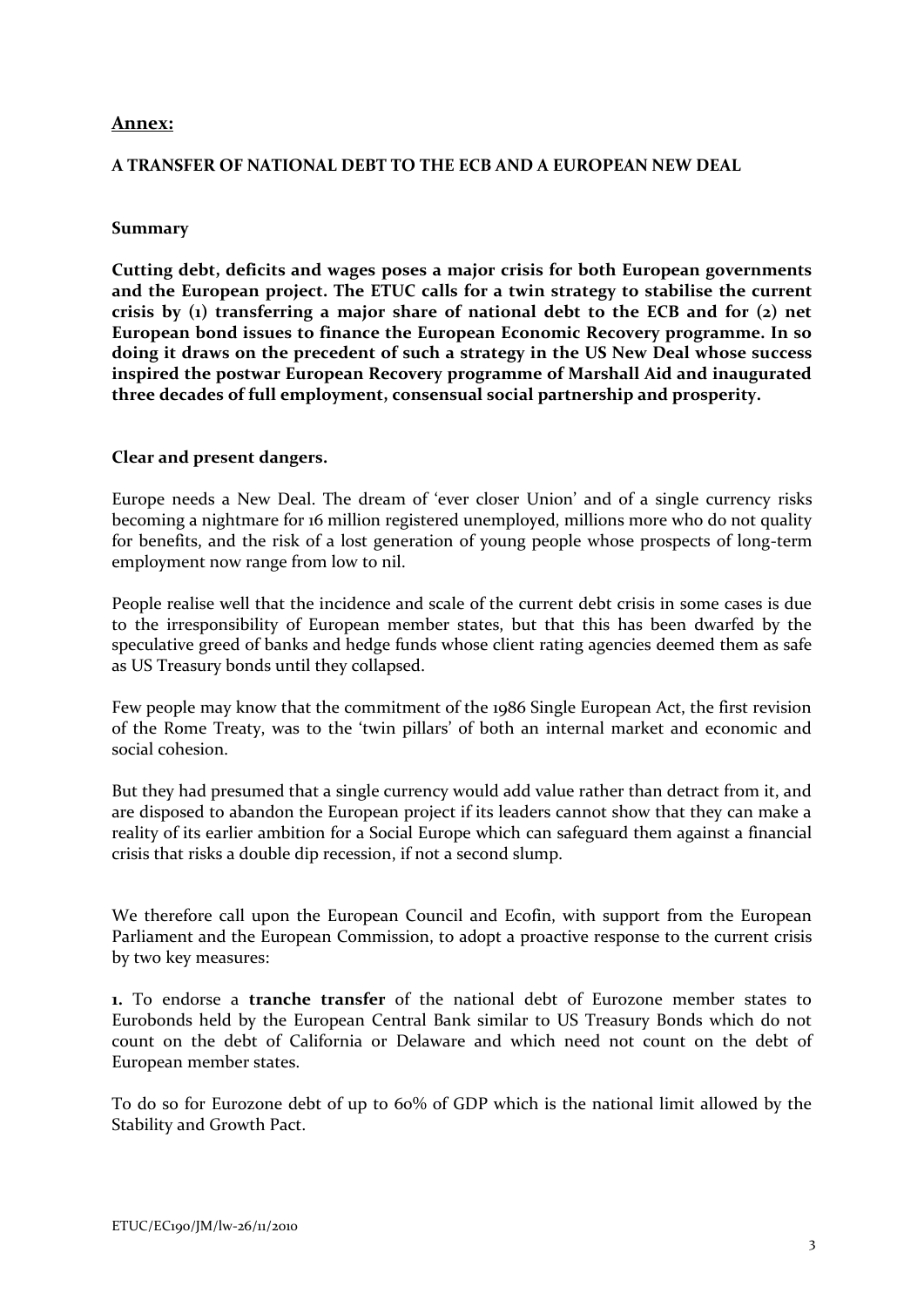To require member states to service their share of the ECB Eurobonds but thereby enable the most exposed to do so at lower interest rates, avoiding the risk of serial defaults which would damage the whole of the European economy.

Thereby stabilise the Eurozone and attract purchase of Eurobonds by the central banks of surplus economies and sovereign wealth funds, securing the euro as a reserve currency and contribute to the more plural global reserve system which is one of the principal aims of the emerging economies.

**2.** To support an **investment led recovery** funded by the European Investment Bank and national public credit institutions both through their own financing and by drawing on Eurobonds, thereby fulfilling the commitment of member states and the European Parliament to a European Economic Recovery programme.

While the EIB only co-finances investments, the ECB should on-lend the investment in EU Bonds by sovereign wealth funds and the central banks of surplus economies to national credit institutions such as the Kreditanstalt für Wiederaufbau, the Caisse des Depôts et Consignations and the Cassa Depositi e Prestiti to enable matching finance for the recovery programme.

Such a recovery programme would counter current risk of a beggar-my-neighbour deflation, enable a rising level of EU employment, respect the commitment of the Single European Act to economic and social cohesion, and contribute to a balanced global recovery which is a central aim of the G20.

### **Rationale**

### **A European New Deal**

The Roosevelt New Deal gave the US the confidence to fund the Marshall Aid programme from which Germany herself was a beneficiary. The key to it was borrowing to invest through US Treasury bonds. These do not count on the debt of American states such as California or Delaware. Nor need European bonds count on the debt of EU member states.

Many economists have claimed that Europe cannot save itself until it has fiscal federalism to transfer resources from stronger to weaker member states. Germany is strongly opposed to this. Yet Europe neither needs such fiscal federalism nor an 'economic government' to finance a New Deal style recovery programme. The institutions and powers already are in place.

The European Investment Bank - already twice the size of the World Bank - issues bonds which are its liability rather of member states, which is why the major Eurozone governments do not count funding from it on their national debt.

From the Amsterdam Special Action Programme of 1997 the EIB has been given joint cohesion and convergence remits by the European Council to invest in health, education, urban regeneration, environmental protection, green technology and support for small and medium firms.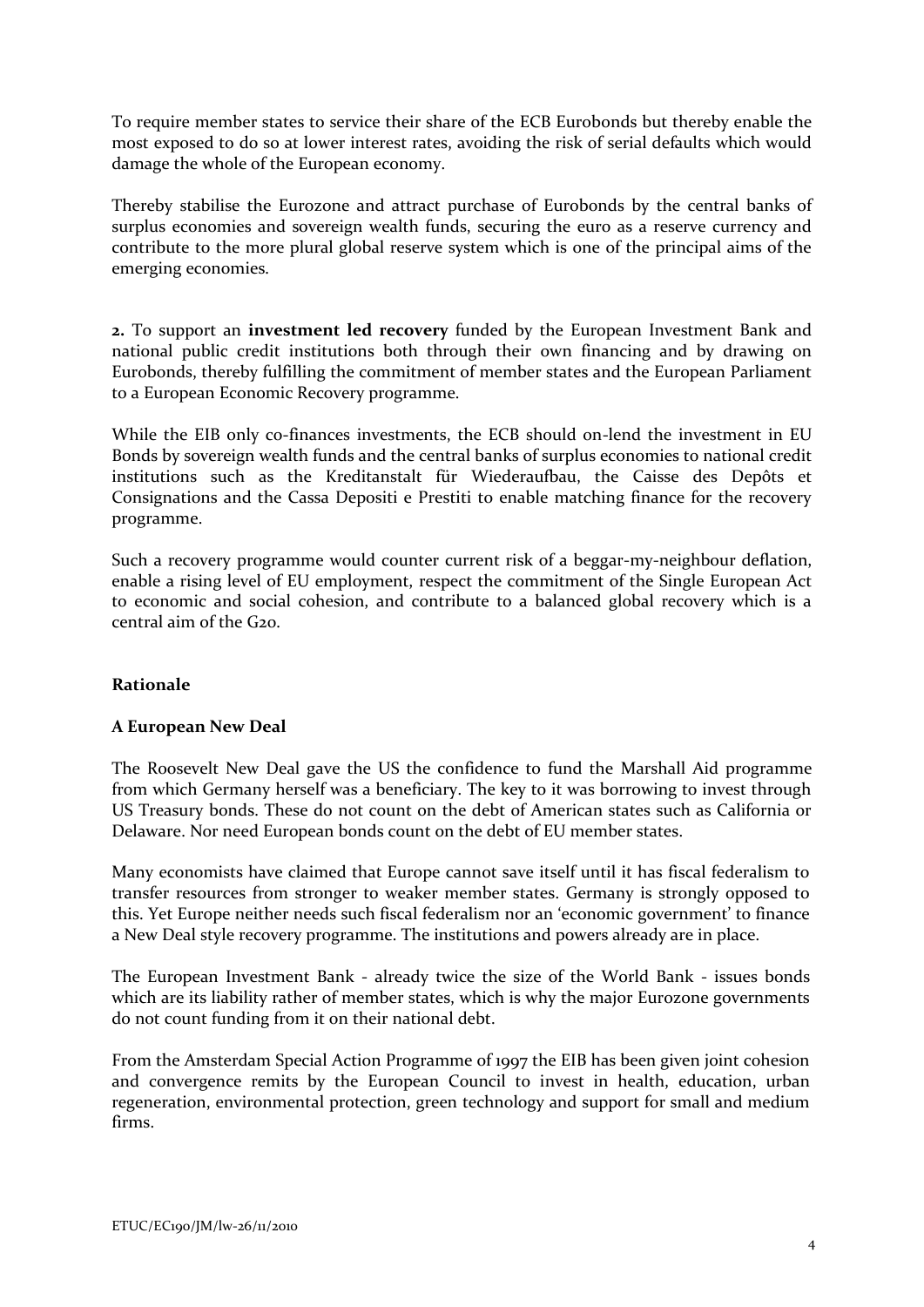Since 1997 the EIB has quadrupled its annual lending to  $\epsilon$ 80 billions or two thirds of the 'own resources' of the European Commission. It could readily quadruple this again by 2020 which would be equivalent in funding to postwar Marshall Aid.

EIB co-finance for investments could be matched by net issues of EU bonds or  $\epsilon$  bonds by the ECB which would attract surpluses from the central banks and sovereign wealth funds of emerging economies and stabilise the eurozone.

Nor does this depend on the ECB rather than governments. Article 282 of the Lisbon Treaty confirms that the ECB's primary objective shall be to maintain price stability. But also that 'without prejudice to that objective, it shall support the general economic policies of the Union in order to contribute to the achievement of the latter's objectives'.

This mirrors the constitution of the Bundesbank which obliges it 'to support the general economic policies of the government' while the European Council also is Treaty empowered to define 'general economic policies' of which one already is the European Economic Recovery programme. With the EU heading for recession there is no risk to price stability rather than a disintegration of the Eurozone.

## **The Stability and Growth Pact**

The revised Stability and Growth Pact of March 2005 also allows exceptions for member states which spend on efforts to 'foster international solidarity and to achieving European policy goals, notably the reunification of Europe if it has a detrimental effect on the growth and fiscal burden of a member state'.

To take four points from these revised terms of reference for the SGP

1. The European Economic Recovery Programme clearly is a 'European policy goal' which has been adopted by governments and endorsed by the European Parliament

2. There has been a 'detrimental fiscal burden' for most member states since they salvaged the toxic debt of major European banks

3. There will be a 'detrimental effect on the growth' of member states if national debt and deficits are cut without a counter recessionary recovery programme.

4. A beggar-my-neighbour deflation when Europe is a third of the global economy will not 'foster international solidarity'

An Ecofin or European Council clarification that national co-finance for EIB projects should not count on national debt therefore is legitimated by the revised SGP.

No new criteria for such national co-finance for recovery investments need to be devised. They already have been remitted to the EIB by successive European Councils since 1994, i.e. transeuropean transport and communications networks (Essen, 1994); health, education, urban renewal, urban environment (Amsterdam and Luxembourg, 1997); green technology, support for small and medium firms, and convergence and cohesion (Lisbon 2000).